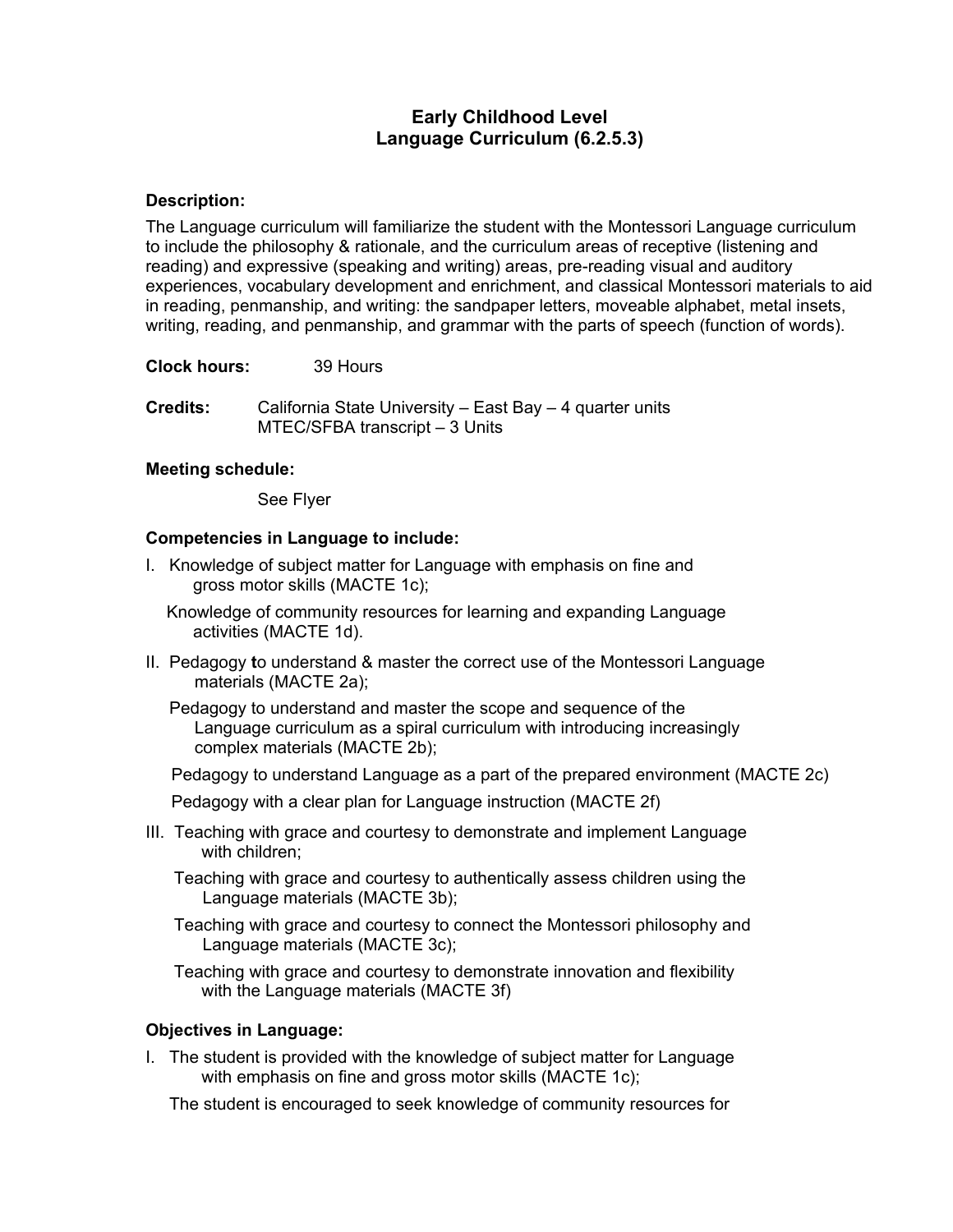learning and expanding Language activities (MACTE 1d).

- II. The student is introduced to pedagogy to understand & master the correct use of the Montessori Language materials (MACTE 2a);
	- The student is provided with the pedagogy to understand and master the scope and sequence of the Language curriculum as a spiral curriculum with increasingly complex materials (MACTE 2b);
	- The student presented with the pedagogy to understand Language as a part of the prepared environment (MACTE 2c)
	- The student is provided with a clear plan for Language instruction (MACTE 2f)
- III. The student is provided with a model of teaching with grace and courtesy to demonstrate and implement Language with children;
	- The student is shown how to teach with grace and courtesy to authentically assess children using the Language materials (MACTE 3b);
	- The student is supported in connecting the Montessori philosophy and the Language materials (MACTE 3c);
	- The student is provided with teaching assignments to demonstrate innovation and flexibility with the Language materials (MACTE 3f)

### **Outline of content and learning experiences:**

### **Session 1:**

Philosophy Personal Code of Ethics Statement Overview of the Course Rationale for Language Arts Introduction Exercise Overview/Manual Requirements Manual Chapter 1 and 2 Patterning Exercises Bead stringing Simple/complex/patterns To pattern cards Mixed shapes Observation task cards Control cards with matching Control cards - colored No control - matching Above and below line Pattern duplicating - Piaget Other patterning - exercises

### **Session 2:**

**Vocabulary** 

Matching cards - simple - no label Matching cards - object - no label Matching cards - one label Three period lesson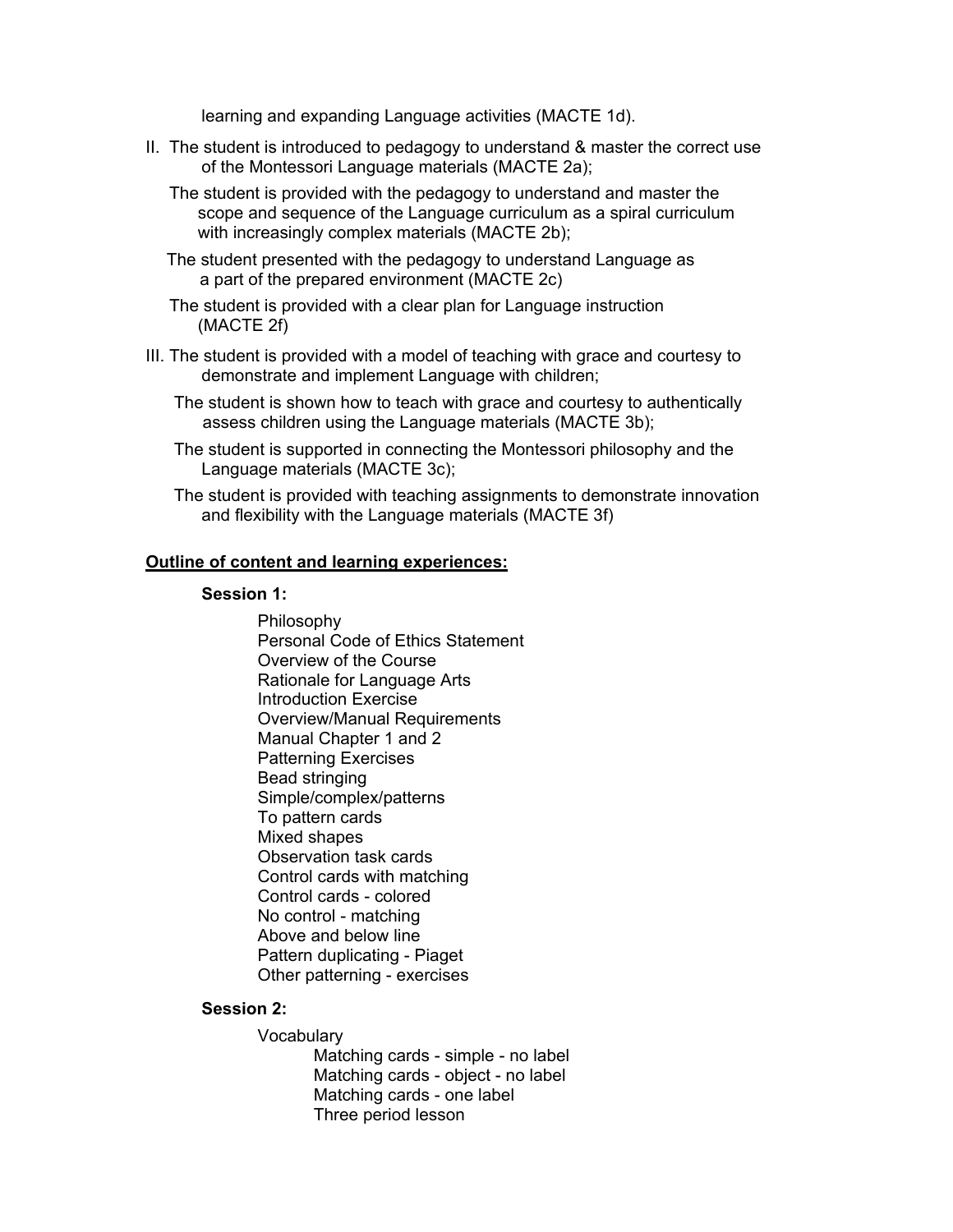Vocabulary Enrichment and nomenclature Matching cards with labels Environment labeling in all areas Beginning sight reading exercises

Nomenclature

Group lessons Collective lessons Nomenclature games

**Classification** Simple **Complex** Classification - science, etc.

Sequence story telling - oral expression

#### **Concepts**

**Opposites** Alike, etc. **Miscellaneous** 

Rhyming

# **Session 3:**

Writing Exercises

Large motor (blackboard, cornmeal, water and blackboard) Metal insets, 1-6 patterns Extensions and variations Refinement exercises Paper **Blackboard** Writing pattern Writing pattern and letters Sandpaper letters Groupings of sounds Phonics guide Tracing letters Tracing letters and sounds Blending 2 sounds Blending 3 sounds Word building Moveable alphabet Beginning Sounds Exercises Sandpaper letters and moveable alphabet

### **Session 4:**

First word building exercise - 5 vowels First word building exercise - mixed vowels First reading exercises - printed words and pictures Second word building - 3-5 vowels Second word building - mixed vowels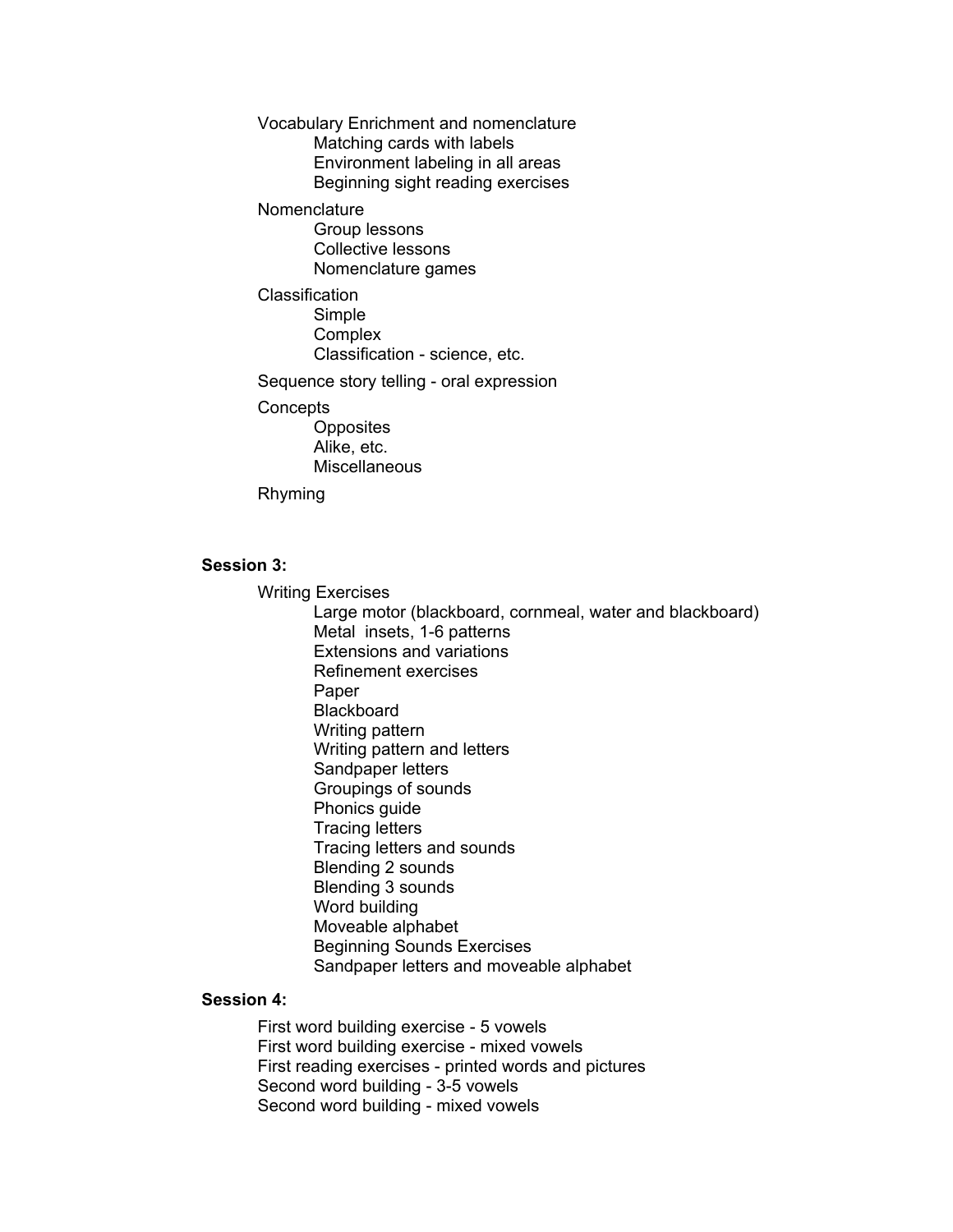First word building with small moveable alphabet with chart Word building cards - complete moveable alphabet Reading exercises

Word lists:

1st reading booklet Books

Word Building - 3 letter words - sort and sound **Spelling** 

Writing sequence for moveable alphabet

Blends:

Sandpaper letters Moveable alphabet

Long vowel sounds Digraphs, dip thong Introduction - grammar

### **Session 5:**

MACTE Competencies Observation Forms and Observation Techniques

Grammar

**Noun Adjective Article** Verb Singular Plural

Review

Keeping up the Language Arts Prepared Environment (eye to details) Setting up Language Arts Environment Scope & Sequence of Language Arts Sequence of Language Arts materials during the year Testing and Presentation of Own Language Arts Material Evaluation of commercial Language Arts materials Creating Language Arts materials Language Arts materials as diagnostic

### **Practicum Seminar** (**Session 6):**

Practicum Seminar (half day – 4 hours) Language and Literature, Storytelling and Group Activities

### **Discussion and Demonstration Points for the Fraction Materials:**

Community Resources – catalog and Internet enrichment Parent & Community Communication – verbalize purpose of each material Purpose & Methods of Observation – what to look for Authentic Assessment & Documentation – methods of observing and recording Reflective Practitioner – Thinking about, & supporting the children to think about Support & Intervention for Learning Differences – non-typical math responses